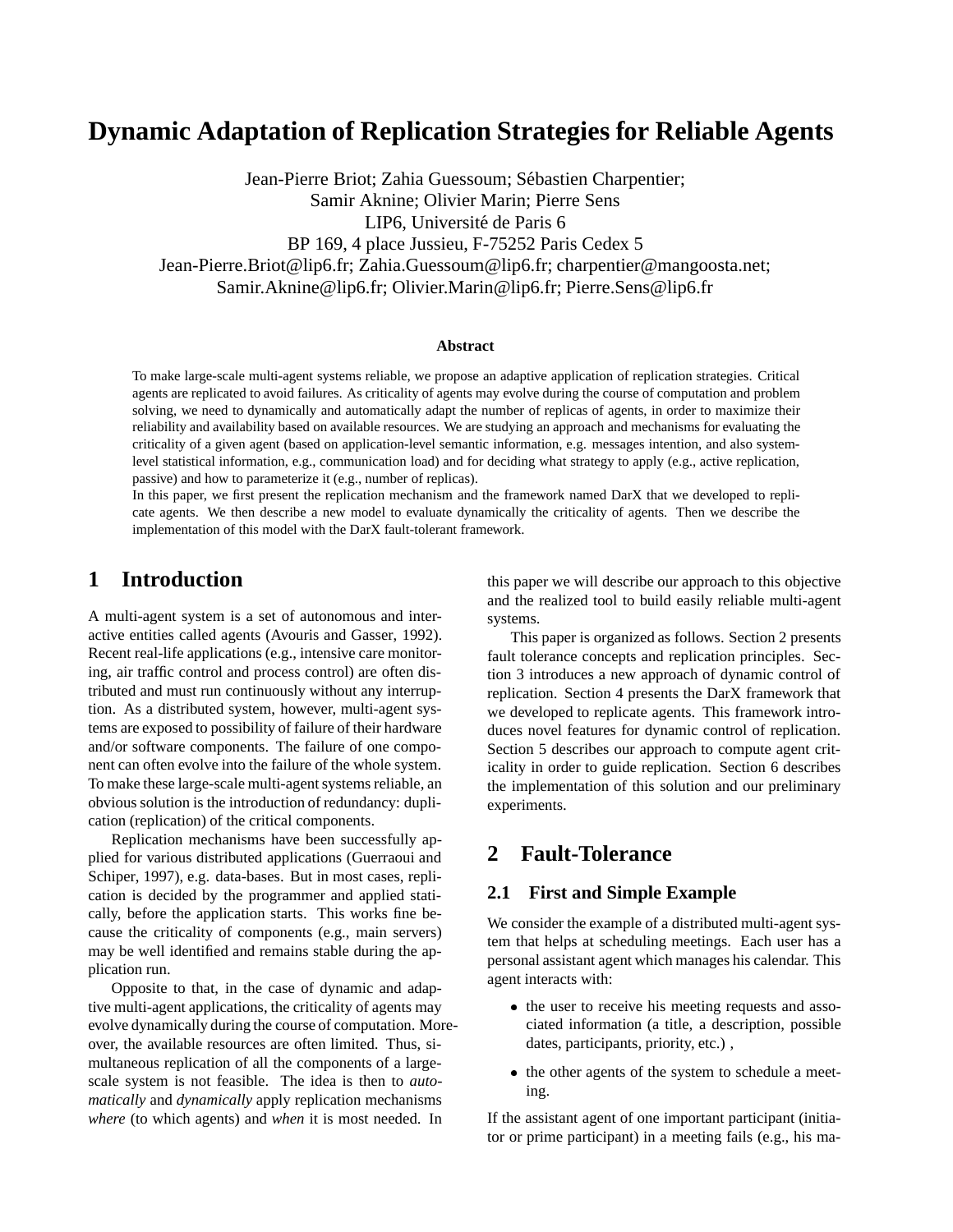chine crashes), this may disorganize the whole process. As the application is very dynamic - new meeting negotiations start and complete dynamically and simultaneously decision for replication should be done automatically and dynamically.

#### **2.2 Type of Faults**

To achieve fault-tolerance, several distributed systems replicate their critical components. In this section, we define a classification of failures in multi-agent systems.

In computing systems, faults can for example occur in different sections of source code, and can result in a wide range of consequences. In distributed systems, another kind of faults can be considered: the communication failures.

A fault classification scheme is often used to categorize faults that have the same characteristics. The defined categories can then be used to collect statistics about faults and devise methods for fault prevention and detection. Thus, several classifications of failures have been proposed.

A. Fedoruk and R. Deters propose a classification of failures in multi-agent systems (Fedoruk and Deters, 2002). They group failures in five categories:

- Program bugs,
- Unforeseen states,
- Processor faults,
- Communication fault.
- Emerging unwanted behavior.

However, it is not easy to define the unwanted states of an agent because he is often adaptive. Moreover, a multiagent system has no global control. So, the emerging unwanted behavior can be detected by an external observer, but it cannot be easily determined automatically by the system itself.

In our proposed solution, we consider, two categories of failures:

- Processor faults.
- Communication fault.

We think that our approach could also be applied to other categories of failures.

#### **2.3 Techniques of Replication**

This section, first, summarizes the principles of replication. It then points out the limits of current replication techniques and replication tools.

#### **2.3.1 Principles of Replication**

Replication of data and/or computation is an effective way to achieve fault tolerance in distributed systems. A replicated software component is defined as a software component that possesses a representation on two or more hosts (Guerraoui et al., 1989). There are two main types of replication protocols:

- active replication, in which all replicas process concurrently all input messages,
- passive replication, in which only one of the replicas processes all input messages and periodically transmits its current state to the other replicas in order to maintain consistency.

Active replication strategies provide fast recovery but lead to a high overhead. If the degree of replication is n, the n replicas are activated simultaneously to produce one result.

Passive replication minimizes processor utilization by activating redundant replicas only in case of failures. That is: if the active replica is found to be faulty, a new replica is elected among the set of passive ones and the execution is restarted from the last saved state. This technique requires less CPU resources than the active approach but it needs a checkpoint management which remains expensive in processing time and space.

The active replication provides a fast recovery delay. This kind of technique is dedicated to applications with real-time constraints which require short recovery delays. The passive replication scheme has a low overhead under failure free execution but does not provide short recovery delays. The choice of the most suitable strategy is directly dependent on the environment context, especially the failure rate, and the application requirements in terms of recovery delay and overhead. Active approaches should be chosen either when the failure rate becomes too high or the application design specifies hard time constraints. Otherwise, passive approaches are preferable.

#### **2.3.2 Limits of Current Replication Techniques**

Many toolkits (e.g., (Guerraoui et al., 1989) and (van Renesse et al., 1996)) include replication facilities to build reliable applications. However, most of them are not quite flexible enough to implement adaptive replication mechanism.

Therefore we designed a specific and novel framework for replication, named DarX (see details in section 4), which allows dynamic replication and dynamic adaptation of the replication policy (e.g., passive to active, changing the number of replicas).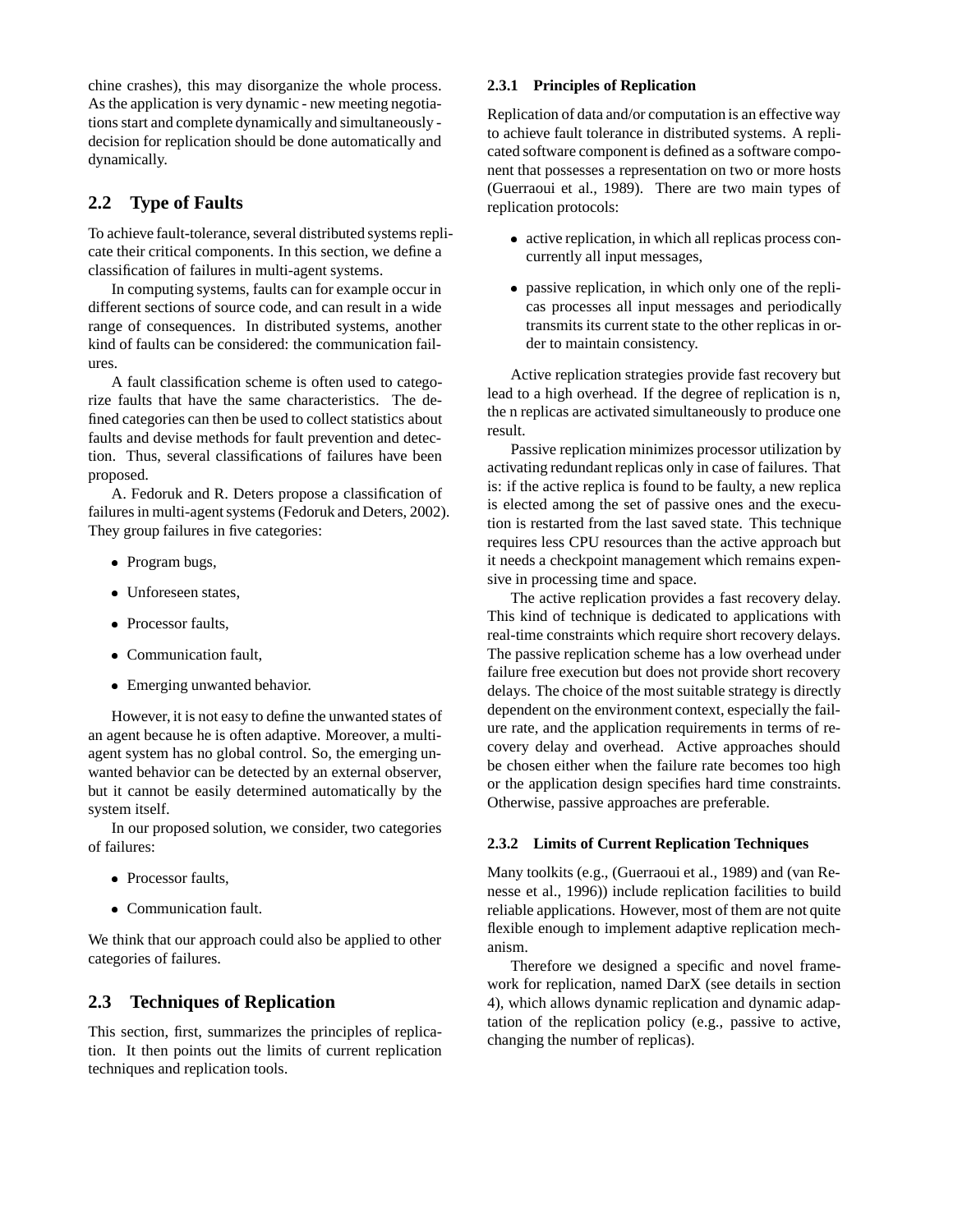## **3 Towards Dynamic Replication and Adaptive Control**

Several solutions have been proposed to replicate distributed systems. These solutions are often used by the designer to replicate the system components before run time. The number of replicas and the replication strategy are explicitly and statically defined by the designer before run time. However, these solutions are not suitable to multi-agent systems. The solution we propose is mainly characterized by dynamic replication and adaptive control.

#### **3.1 Dynamic Replication**

Several replication strategies (mainly, active and passive) can be used to replicate Agents. As explained in Section 2.3.1, each strategy has its pros and cons, the tradeoff being recovery speed versus overhead. Thus, the choice of the most suitable strategy relies on the environment context.

In most multi-agent applications, the environment context is very dynamic. So, the choice of the replication strategy of each component, which relies on a part of this environment, must be determined dynamically and adapted to the environment changes.

Moreover, a multi-agent system component which can be very critical at a moment can loose its critically later. If we consider the replication cost which is very high, the number of replicas of these components must be therefore dynamically updated.

Thus, the solution we propose allows to dynamically adapt the number of replicas and the replication strategy. This solution is provided by the framework DARX (see section 4).

### **3.2 Adaptive Control**

DarX provides the needed adaptive mechanisms to replicate agents and to modify the replication strategy. Meanwhile, we cannot always replicate all the agents of the system because the available resources are usually limited. In the given example (section 2.1), we can consider more than 100 assistant agents and resources that do not allow to duplicate more than 60 agents. The problem therefore is to determine the most critical agents and then the needed number of replicas of these agents.

We distinguish two cases:

- the agent's criticality is static,
- the agent's criticality is dynamic.

In the first case, multi-agent systems have static organization structures, static behaviors of agents, and a small number of agents. Critical agents can be therefore identified by the designer and can be replicated by the programmer before run time.

In the second case, multi-agent systems may have dynamic organization structures, dynamic behaviors of agents, and a large number of agents. So, the agents criticality cannot be determined before run time. The agent criticality can be therefore based on these dynamic organizational structures. The problem is how to determine dynamically these structures to evaluate the agent criticality? Thus, we propose a new approach for observing the domain agents and evaluating dynamically their criticality. This approach is based on two kinds of information: semantic-level information and system-level information.

## **4 Darx**

DarX is a framework to design reliable distributed applications which include a set of distributed communicating entities (agents). Each agent can be dynamically replicated an unlimited number of times and with different replication strategies (passive and active).

### **4.1 Darx Architecture**

DarX includes group membership management to dynamically add or remove replicas. It also provides atomic and ordered multi-cast for the replication groups' internal communication. For portability and compatibility issues, DarX is implemented in Java.



Figure 1: DarX application architecture

A replication group is an opaque entity underlying every application agent. The number of replicas and the internal strategy of a specific agent are totally hidden to the other application agents. Each replication group has exactly one leader which communicates with the other agents. The leader also checks the liveness of each replica and is responsible for reliable broadcasting. In case of failure of a leader, a new one is automatically elected among the set of remaining replicas.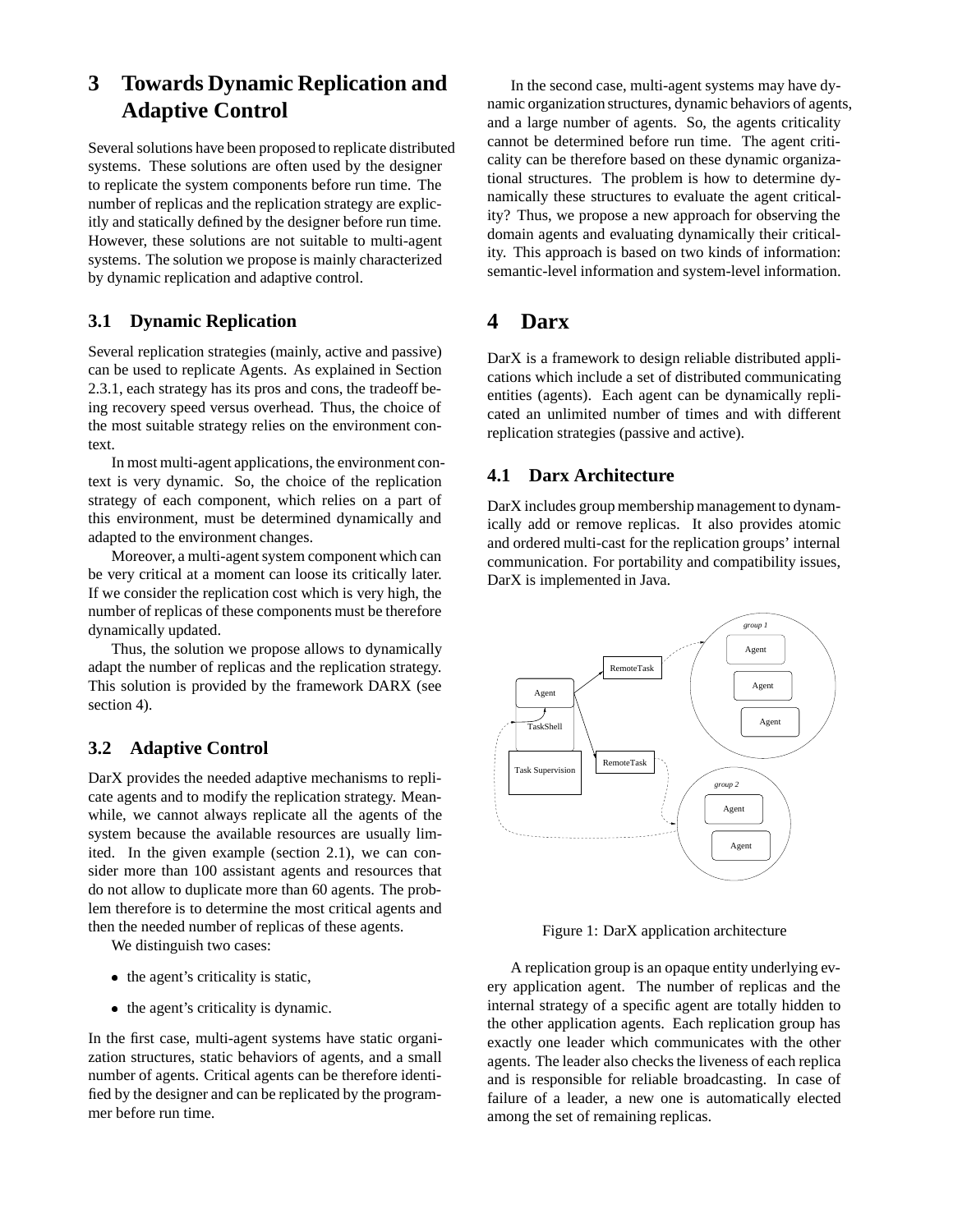

Figure 2: Communication cost as a function of the replication degree

DarX provides global naming. Each replicated agent has a global name which is independent of the current location of its replicas. The underlying system allows to handle the agent's execution and communication. Each agent is itself wrapped into a TaskShell (Figure 1), which acts as a replication group manager and is responsible for delivering received messages to all the members of the replication group, thus preserving the transparency for the supported application. Input messages are intercepted by the TaskShell, enabling message caching. Hence all messages get to be processed in the same order within a replication group.

An agent can communicate with a remote agent, unregarding whether it is a single agent or a replication group, by using a local proxy implemented by the RemoteTask interface. Each RemoteTask references a distinct remote entity considered as the leader of its replication group. The reliability features are thus brought to agents by an instance of a DarX server (DarxServer) running on every location. Each DarxServer implements the required replication services, backed up by a common global naming/location service.

#### **4.2 Measurements**

Our first experiments and measurements of DarX are very promising. We evaluated several costs and made comparisons with other systems (see (Marin et al., 2001)).

In this paper, we just show the cost of sending a message to a replication group using the active replication strategy. Figure 2 presents three configurations with different replication degrees. In the RD-1 configuration, the task is local and not replicated. In the RD-2 (resp. RD-3) configuration, there is one (resp. two) replica(s); the leader being on the sending host and the other replica(s) residing on one (or two) distinct remote host(s).

## **5 Adaptive Control of Replication**

We will now detail our approach for dynamically evaluating criticality of each agent in order to perform dynamic replication where and when best needed.

#### **5.1 Hypothesis and principles**

We want some automatic mechanism for generality reasons. But in order to be efficient, we also need some prior input from the designer of the application. This designer can choose among several approaches of replication: static and dynamic.

In the proposed dynamic approach, the agent criticality relies on two kinds of information:

- System-level information. It will be based on standard measurements (communication load, processing time...). We are currently evaluating their significance to measure the activity of an agent.
- Semantic-level information.

Several aspects may be considered (importance of agents, independence of agents, importance of messages...). We decided to use the concept of role, because it captures the importance of an agent in an organization, and its dependencies to other agents.

Note that our approach is generic and that it is not related to a specific interaction language or application domain. Also agents can be either reactive or cognitive. We just suppose that they communicate with some agent communication language such as ACL (FIPA, 1997) and KQML (Finin et al., 1994).

#### **5.2 Example**

The application designer will manually evaluate criticality of the roles, corresponding to their "importance" in the organization and in the computation.

In the example introduced in section 2.1, we are considering two roles: Initiator and Participant (Finin et al., 1994). Their respective weights will be set by the application designer to respectively 0.7 and 0.3 (see 1).

|  |  | Table 1: Examples of roles and their weights |  |  |
|--|--|----------------------------------------------|--|--|
|--|--|----------------------------------------------|--|--|

| Roles       | Weights |
|-------------|---------|
| Initiator   | 0.7     |
| Participant | 0.3     |

#### **5.3 Architecture**

In order to track the dynamical adoption of roles by agents, we propose a role recognition method. Our approach is based on the observation of the agent execution and their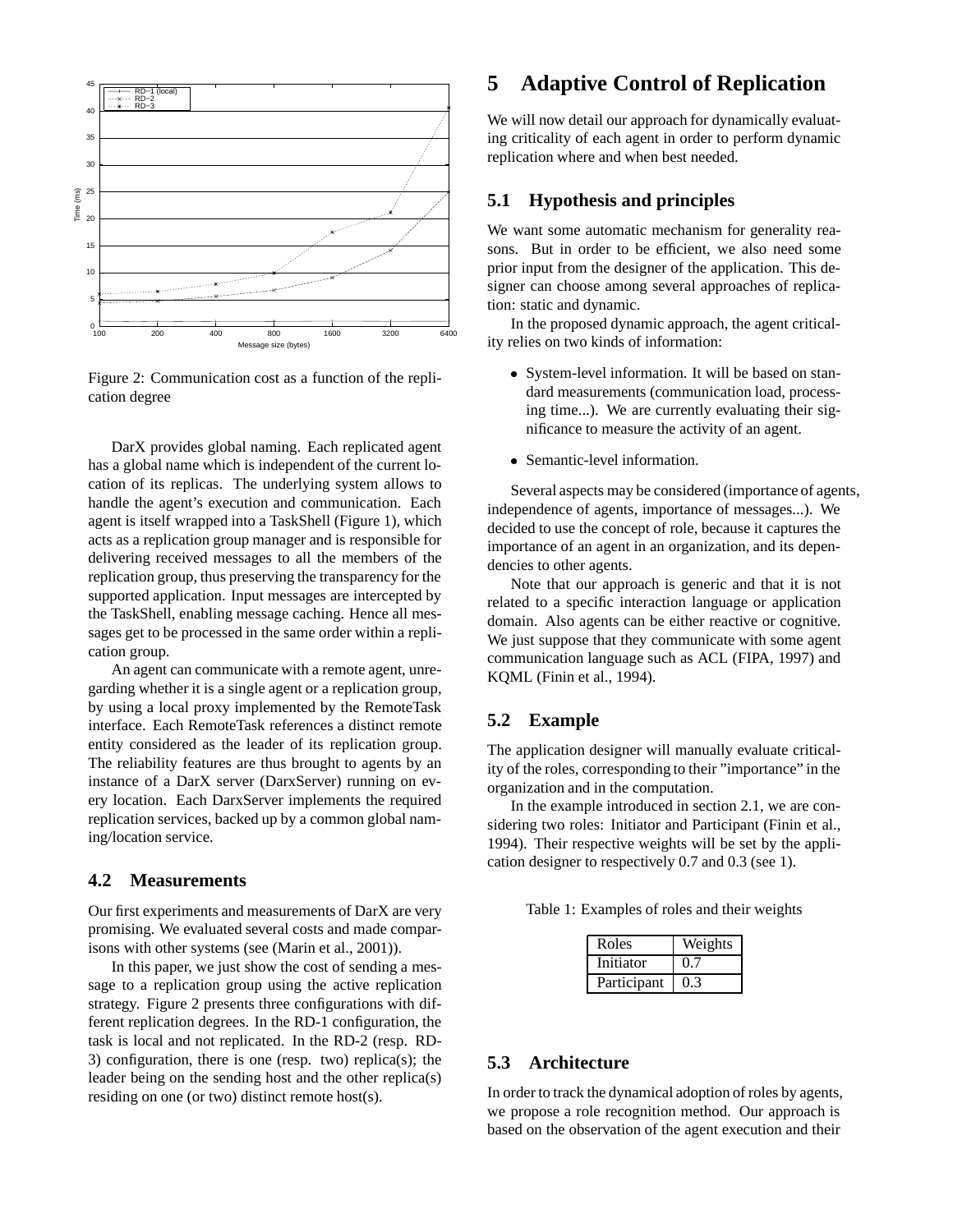interactions to recognize the roles of each agent and to evaluate his processing activity. This is used to dynamically compute the criticality of an agent.





Figure 4: Roles recognition



Figure 3: General architecture for replication control

In order to collect the data, we associate an observation module to each DarxServer on each machine (see section 4). This module will collect events (provided by DarxServer). A role analysis is then associated to each agent (leader of the group replica) of this machine, by considering his sent and received messages.

The basic architecture controlling the replication of agents is shown in Figure 3.

The next sections describe the role analysis and activity analysis methods that we propose.

#### **5.4 Role Analysis**

We consider two cases. In the first case, each agent displays explicitly his roles or interaction protocols. The roles of each agent are thus easily deduced from interaction events. In the second case, agents do not display their roles nor their interaction protocols. The agent roles are deduced from the interaction events by the role analysis module.

In this analysis, attention is focused on the precise ordering of interaction events (exchanged messages). The role module captures and represents the set of interaction events resulting from the domain agent interactions (sent and received messages).

We associate to each agent an entity that analyses the associated interaction events. This analysis determines the roles of the agent. Figure 4 illustrates the various steps of this analysis.

To represent the agent interactions, several methods have been proposed such as state machines and Petri nets (Fallah-Seghrouchni et al., 1999). For our application, state machines provide a well suitable representation. Each role interaction model is represented by an augmented transition network (ATN) (Woods, 1970). A transition represents an interaction event (sending or receiving a message). Figure 5 shows an example of ATN that represents the interaction model of the role Initiator described below.

A library of roles definition is used to recognize the active roles. To facilitate the initialization of this library,

Figure 5: Example of ATN

we have introduced a role description language. Each role is represented by a set of interaction events. This language is based on a set of operators (similar to those proposed in (M. Wooldridge and Kinny, 1999), see Table 2), interaction events and variables.

Interaction events represent the exchanged messages. We distinguish two kinds of interaction events: ReceiveMessage and SendMessage. The attributes of the SendMessage and ReceiveMessage interaction events are similar to the attributes of ACL messages:

- SendMessage(Communicative act, sender, receiver, content, reply-with, ...).
- ReceiveMessage(Communicative act, sender, receiver, content, reply-with, ...).

| <b>Operators</b> | Interpretation                  |
|------------------|---------------------------------|
| A.B              | Separate two consecutive events |
| A B              | Оr                              |
| A  B             | Parallel events                 |
| $(A)^*$          | O time or more                  |
| $(A) +$          | 1 time or more                  |
| $(A)$ n          | n time or more                  |
|                  | Facultative                     |

Table 2: Operators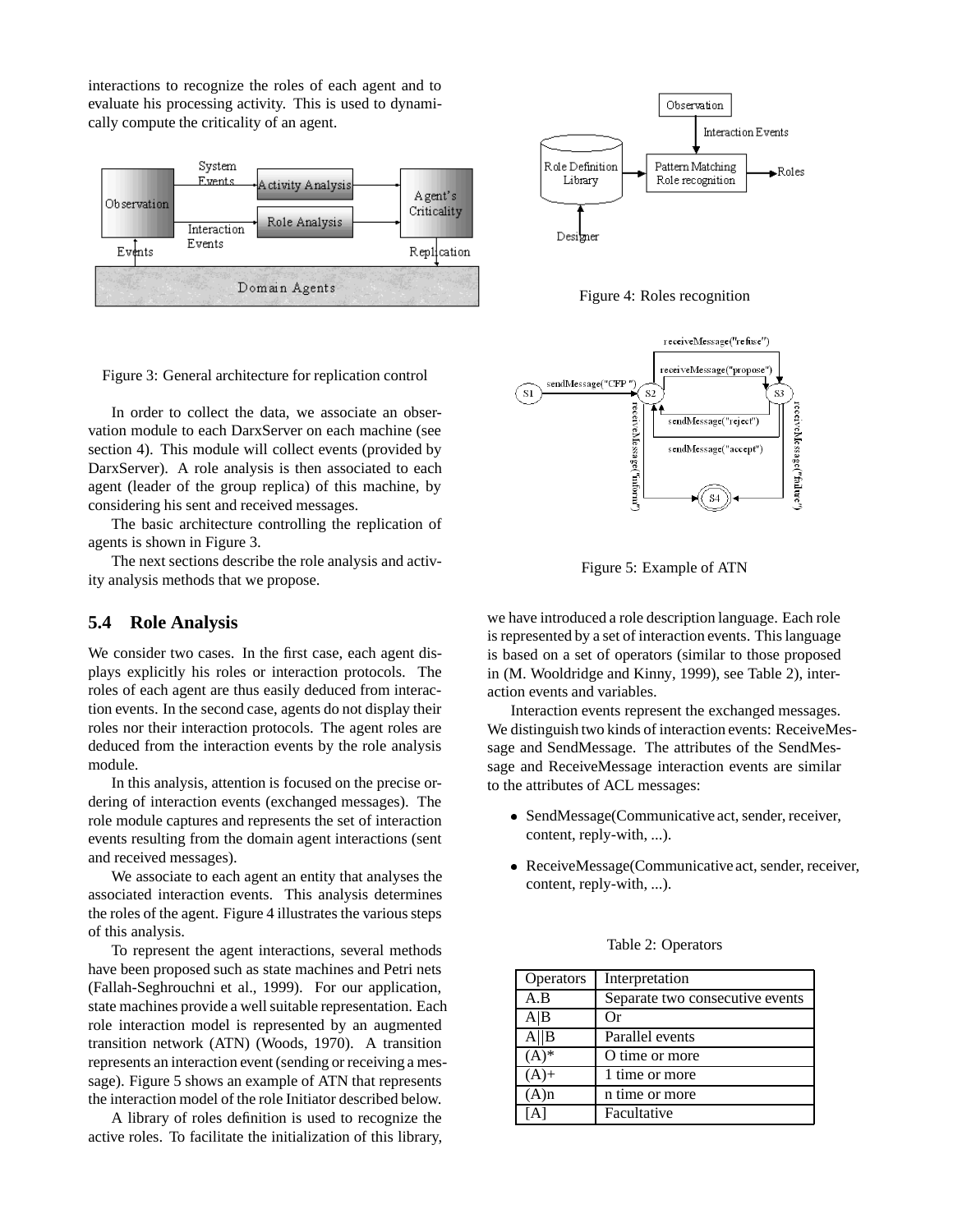In order to be able to filter various messages, we introduce the "wild card" character ?. For example, in the interaction event ReceiveMessage ("CFP", "X", "Y", ?), the content is unconstrained. So, this interaction event can match any other interaction event with the communication act CFP, the sender "X", the receiver "Y" and any contents.



Figure 6: Contract net protocol

In the example of scheduling meetings, the assistant agents use the contract net protocol (FIPA, 1997) (see 6) to schedule a meeting. The interaction model of the initiator role is deduced from the contract net protocol. It is described in Table 3.

This description represents the different steps (sent and received messages) of the Initiator. It can be interpreted as follows (FIPA, 1997).

- A call for proposals message is sent to the participants from the initiator following the FIPA Contract Net protocol.
- The participants reply to the initiator with the proposed meeting times. The form of this message is either a proposal or a refusal.
- The initiator sends accept or reject messages to participants.
- The participants which agree to the proposed meeting inform the initiator that they have completed the request to schedule a meeting (confirm).

|  | Table 3: Description of the role Initiator |  |  |
|--|--------------------------------------------|--|--|
|--|--------------------------------------------|--|--|

(SendMessage("CFP", Agent,?,?,M1))+ .  $((\text{ReceiveMessageEvent("propose", ?, Agent,?,M2, M1))$ (ReceiveMessageEvent("refuse", ?, Agent, ?,M2, M1)))+ . ((SendMessage("accept", Agent,?,?, M2, M1)) <sup>j</sup> (SendMessage("reject", Agent,?,?, M2, M1)))+ . (ReceiveMessageEvent("confirm", ?, Agent,?,M2))+ .

Note that in many cases, roles can be deduced before the end of the associated sequence of interaction events (final state of the associated ATN). In the scheduling meetings example, the role Initiator may be recognized as soon as the "CFP" message is received, as it is unique to this role.

#### **5.5 Activity Analysis**

In multi-agent systems, the internal activity of agents cannot be observed, because it is private. The observation is restricted to events. To evaluate the degree of the agent activity, we use system events that are collected at the system level. We are considering two kinds of events: CPU time and communication load. We are currently evaluating the significance of these measures as indicators of agent activity, to be useful to calculate agent criticality.

For an agent  $Agent_i$  and a given time interval  $\Delta t$ , these events provide:

- The used time of CPU  $(cp_i)$ ,
- The communication load  $(cl_i)$ .

 $cp<sub>i</sub>$  and  $cl<sub>i</sub>$  may be then used to measure the agent degree of activity  $aw_i$  as follows:

$$
aw_i = (d_1 * cp_i/\Delta t + d_2 * cl_i/CL)/(d_1 + d_2)
$$
 (1)

where:

- CL is the global communication load,
- $\bullet$  d<sub>1</sub> and d<sub>2</sub> are weights introduced by the user.

#### **5.6 Agent Criticality**

The analysis of events (system events and interaction events) provides two kinds of information: the roles and the degree of activity of each agent. This information is then processed by the agent's criticality module. The latter relies on a table T (an example is given in Table 1) that defines the weights of roles. This table is initialized by the application designer. Table 3 gives examples of roles and their weights.

The criticality of the agent  $Agent_i$  which fulfills the roles  $r_{i1}$  to  $r_{im}$  is computed as follows:

$$
w_i = (a_1 * \sum_{j=1,m} T[r_{ij}] + a_2 * aw_i)/(a_1 + a_2)
$$
 (2)

Where:  $a_1$  and  $a_2$  are the weights given to the two kinds of parameters (roles and degree of activity). They are introduced by the designer.

For each Agent  $A_i$ , its criticality  $w_i$  is used to compute the number of his replicas.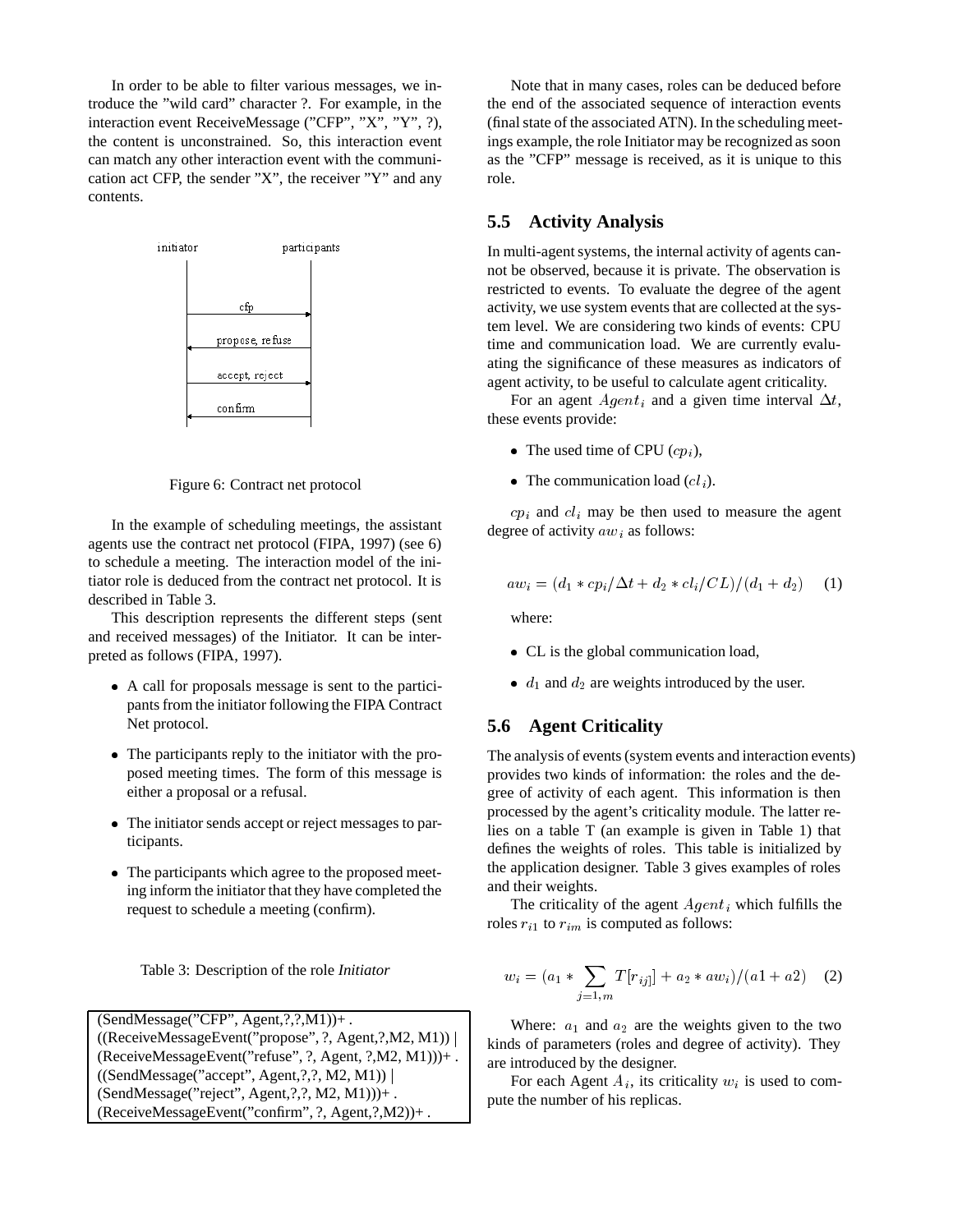#### **5.7 Replication**

An agent is replicated according to:

- $\bullet$   $w_i$ : his criticality,
- W: the sum of the domain agents' criticality,
- rm: the minimum number of replicas which is introduced by the designer,
- Rm: the available resources which define the maximum number of possible simultaneous replicas.

The number of replicas  $nb_i$  of  $Agent_i$  can be determined as follows:

$$
nb_i = rounded(rm + w_i * Rm/W)
$$
 (3)

Table 4: Examples of agents, their weights and the associated number of replicas

| Agents                                     | Criticality | Number of replicas |
|--------------------------------------------|-------------|--------------------|
|                                            | per agent   | per agent          |
| Agent1, Agent2,                            |             |                    |
| Agent <sub>3</sub> , Agent 4               | 0,9         | 2                  |
| Agent <sub>5</sub> , Agent <sub>6</sub> ,  |             |                    |
| Agent7, Agent8,                            |             |                    |
| Agent <sub>9</sub> , Agent <sub>10</sub> , |             |                    |
| Agent11, Agent12,                          |             |                    |
| Agent13, Agent14                           | 0.5         |                    |
| Agent15, Agent16,                          |             |                    |
| Agent17, Agent18,                          |             |                    |
| Agent19, Agent20,                          |             |                    |
| Agent21, Agent22,                          |             |                    |
| Agent <sub>23</sub> , Agent <sub>24</sub>  | 0.2         | 0                  |

Table 4 gives an example of agents, their criticality and the associated replicas when  $Rm = 20$  and  $rm = 0$ . Note that (rm=0) means that the agent is not replicated.

The numbers of replicas are then used by DarX to update the number of replicas of each agent.

## **6 Experiments**

We made some preliminary experiments using the scenario of agents scheduling their meetings, as introduced in section 2.1.

Agents take randomly roles of Initiator, choose Participants for scheduling meetings or remain inactive (without any role). Several meetings are scheduled simultaneously. The number of critical agents (which can be either Initiator or Participant) is 60% of the number of agents.

As the distributed observation module implementation has not been completed yet, we have run these preliminary experiments on a single machine. In order to simulate the presence of faults, we implemented a failure simulator randomly stopping the thread of an agent (chosen randomly). The number of the introduced faults was set equal to the number of agents. We repeated several times the experiments with a variable number of resources (number of replicas that can be used).

From these first experiments, we found that the number of resources should be at least equal to the number of critical agents.

We are currently working on more experiments and measurements in order to better evaluate our adaptive control architecture and to compare it to other control methods (including random replication).

## **7 Related Work**

Several approaches address the multi-faced problem of fault tolerance in multi-agent systems. These works can be classified in two main categories. A first approach focuses especially on the reliability of an agent within a multi-agent system. This approach handles the serious problems of communication, interaction and coordination of agents (and their replicas) with the other agents of the system. The second approach addresses the difficulties of making reliable an agent, particularly a mobile agent, which is more exposed to security problems (Pleisch and Schiper, 2001) (Silva and Popescu-Zeletin, 1998) (Johansen et al., 199) (Strasser et al., 1998). This second approach is beyond the scope of this paper.

Within the family of reactive multi-agent systems, some systems offer high redundancy. A good example is a system based on the metaphor of ant nests. Unfortunately:

- we cannot design any application in term of such reactive multi-agent systems. Basically we do not have yet a good methodology.
- we cannot apply such simple redundancy scheme onto more cognitive multi-agent systems as this would cause inconsistencies between copies of a single agent.

Some work (Decker et al., 1997) offers dynamic cloning of specific agents in multi-agent systems. But their motivation is different, the objective is to improve the availability of an agent if it is too congested. The agents considered seem to have only functional tasks (with no changing state) and fault-tolerance aspects are not considered.

S. Hagg introduces sentinels to protect the agents from some undesirable states (Hagg, 1997). Sentinels represent the control structure of their multi-agent system. They need to build models of each agent to perform functionalities and monitor communications in order to react to faults. Each sentinel is associated by the designer to one functionality of the multi-agent system. This sentinel handles the different agents which interact to achieve the functionality. The analysis of his believes on these agents enables the sentinel to detect a fault when it occurs. Adding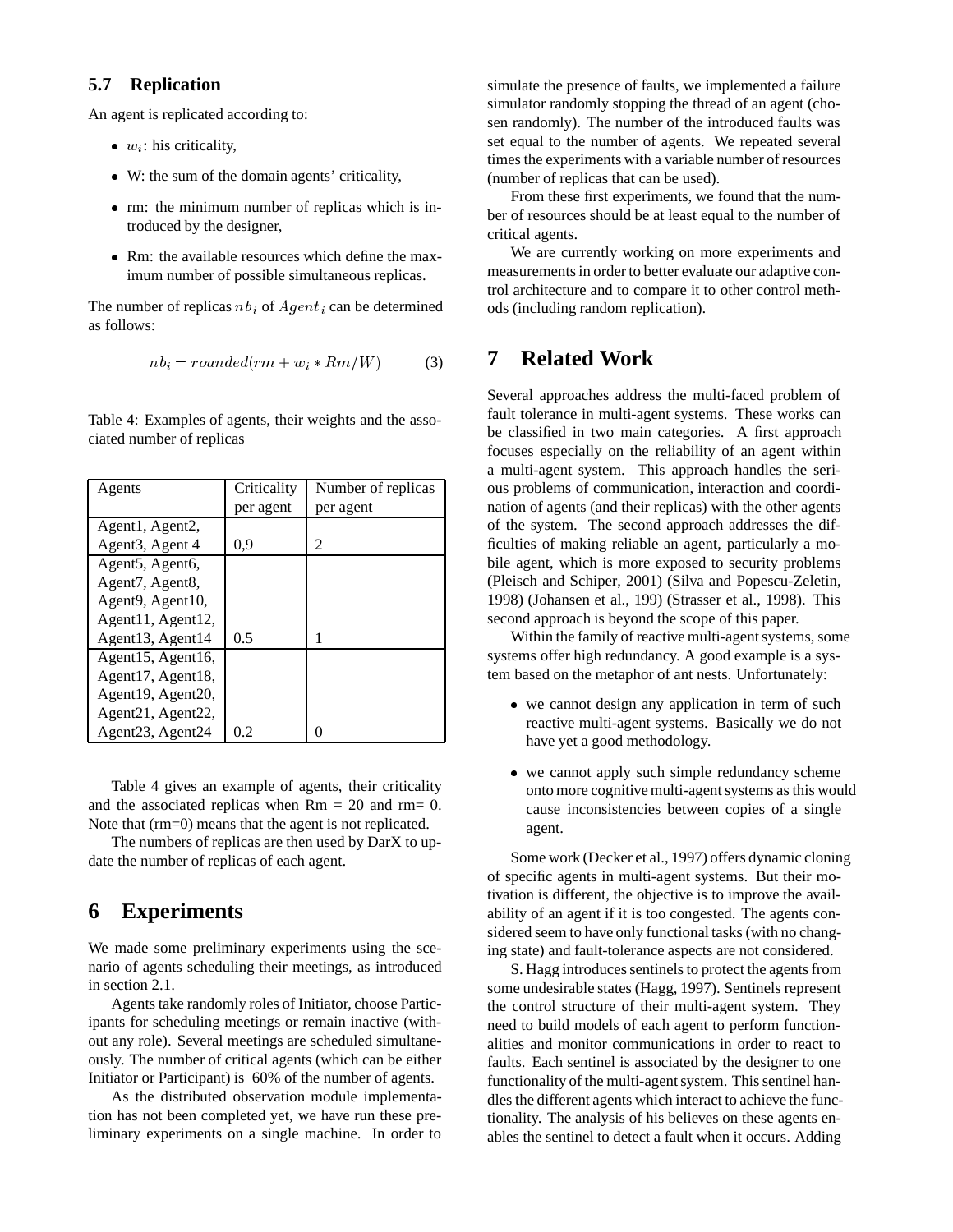sentinels to multi-agent systems seems to be a good approach, however the sentinels themselves represent failure points for the multi-agent system.

(Kumar et al., 2000) present a fault tolerant multiagent architecture that regroups agents and brokers. They address the problem of recovering the multi-agent system from only its broker failures.

(Fedoruk and Deters, 2002) propose to use proxies. This approach tries to make transparent the use of agent replication, i.e. enabling the replicas of an agent to act as a same entity regarding the other agents of the system which will not know that they are interacting with a group of replicas. The proxy manages the state of the replicas. To do so, all the external and internal communications of the group are redirected to the proxy. However this increases the workload of the proxy which is a quasi central entity. To make it reliable, they propose to build, for instance, a hierarchy of proxies for each group of replicas. They point out the specific problems of read/write consistency, resource locking also discussed in (Silva et al., 2000).

In distributed computing, many toolkits include replication facilities to build reliable application. However, many of products are not enough flexible to implement an adapted replication. MetaXa (M.Golm, 1998) implements in Java active and passive replication in a flexible way. Authors extended Java with a reactive metalevel architecture. Like in DarX, the replication is transparent. However, MetaXa relies on a modified Java interpreter. GARF (Guerraoui et al., 1989) realizes fault-tolerant Smalltalk machines using active replication. Similar to MetaXa, GARX uses a metalevel and provides different replication strategies. But, it does not provide adaptive mechanism to apply these strategies.

## **8 Conclusion**

Large-scale multi-agent systems are often distributed and must run without any interruption. To make these systems reliable, we proposed a new approach to evaluate dynamically the criticality of agents. This approach is based on the concepts of roles and degree of activity. The agent criticality is then used to replicate agents in order to maximize their reliability and availability based on available resources.

To validate the proposed approach, we realized a faulttolerant framework (Darx). The integration of DARX with a multi-agent platform, such as DIMA ieee99, provides a generic fault-tolerant multi-agent platform. In order to validate this fault-tolerant multi-agent platform, two small applications have been developed (meetings scheduling and crisis management system). They are intended at evaluating our model and architecture viability. They aim also at completing the model and adjusting the parameters. The obtained results are interesting and promising. However, more experiments with real-life applications are

needed to validate the proposed approach.

## **References**

- N. A. Avouris and L. Gasser. *Distributed Artificial Intelligence: Theory and Praxis*, chapter Object-Oriented Concurrent Programming and Distributed Artificial Intelligence, pages 81–108. Kluwer Academic Publisher, 1992.
- K. Decker, K. Sycara, and M. Williamson. Cloning for intelligent adaptive information agents. In *ATAL'97*, LNAI, pages 63–75. Springer Verlag, 1997.
- A. El Fallah-Seghrouchni, S. Haddad, and H. Mazouzi. Protocol engineering for multiagent interactions. In *MAAMAW'99*, number 1647 in LNAI, pages 128–135. Springer Verlag, 1999.
- A. Fedoruk and R. Deters. Improving fault-tolerance by replicating agents. In *AAMAS2002*, Boulogna, Italy, 2002.
- T. Finin, R. Fritzson, D. McKay, and R. McEntire. KQML as an agent communication language. In *Third international conference on information and knowledge management*. ACM Press, November 1994.
- FIPA. Specification. part 2, agent communication language, foundation for intelligent physical agents, geneva, switzerland. http://www.cselt.stet.it/ufv/leonardo/fipa/index.htm, 1997.
- R. Guerraoui, B. Garbinato, and K. Mazouni. Lessons from designing and implementing garf. In *Proceedings Objects Oriented Parallel and Distributed Computatio*, volume LNCS 791, pages 238–256, Nottingham, 1989.
- R. Guerraoui and A. Schiper. Software-based replication for fault tolerance. *IEEE Computer*, 30(4):68–74, April 1997.
- S. Hagg. A sentinel approach to fault handling in multiagent systems. In C. Zhang and D. Lukose, editors, *Multi-Agent Systems, Methodologies and Applications*, number 1286 in LNCS, pages 190–195. Springer Verlag, 1997.
- D. Johansen, K. Marzullo, F. B. Schneider, K. Jacobsen, and D. Zagorodnov. Nap: Practical fault-tolerance for itinerant computations. In *19th IEEE International Conference on Distributed Computing Systems* (ICDCS), Austin, Texas, 199.
- S. Kumar, P. R. Cohen, and H. J. Levesque. The adaptive agent architecture: Achieving fault-tolerance using persistent broker teams. In *The Fourth International Conference on Multi-Agent Systems* ICMAS ; Boston;*USA*; 2000: